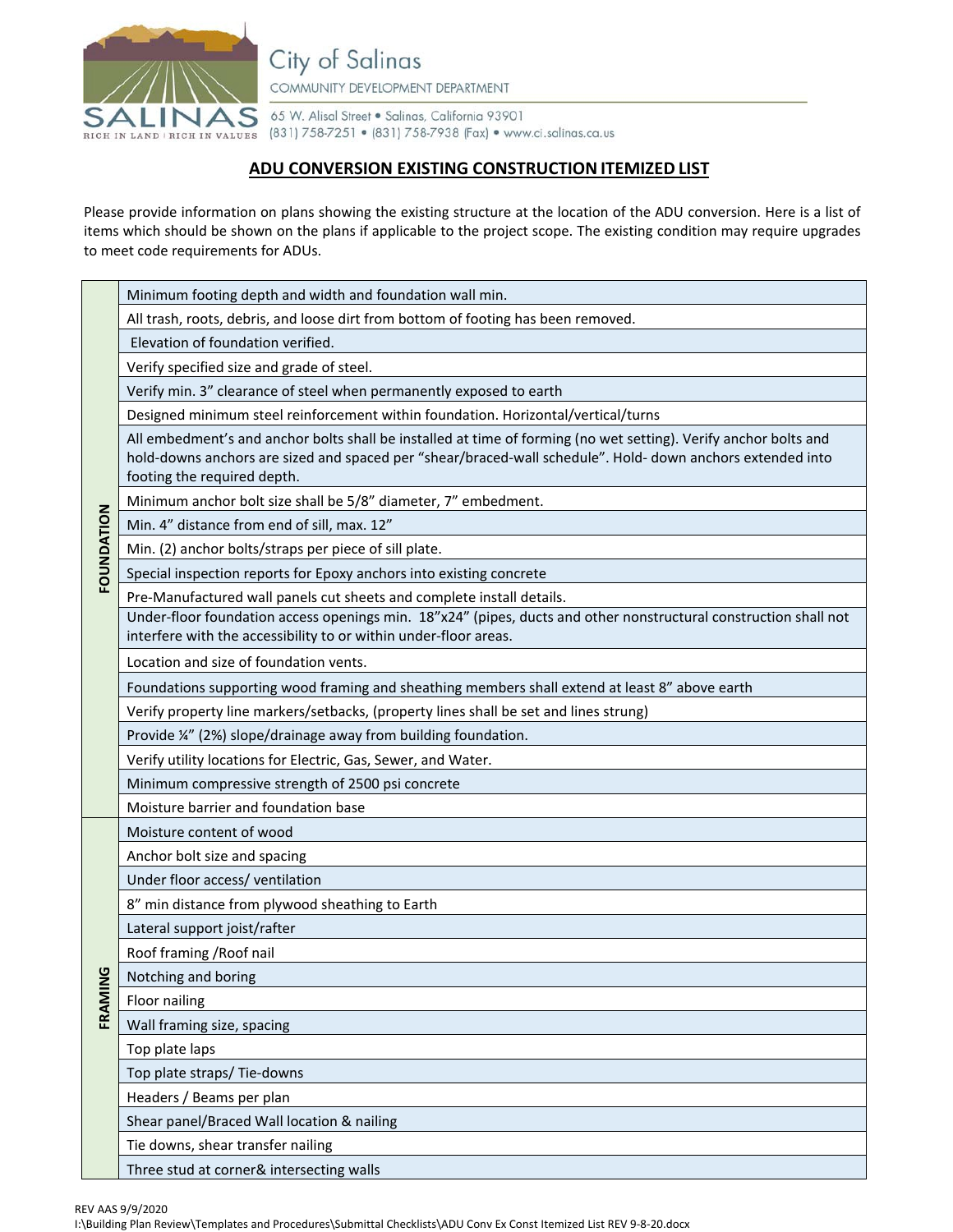

65 W. Alisal Street . Salinas, California 93901 RICH IN LAND | RICH IN VALUES (831) 758-7251 • (831) 758-7938 (Fax) • www.ci.salinas.ca.us

|            | Fire blocking horizontal and vertical/ draft-stop                                                                                                                                               |
|------------|-------------------------------------------------------------------------------------------------------------------------------------------------------------------------------------------------|
|            | Attic ventilation & access                                                                                                                                                                      |
| FRAMING    | Stair rise/ run                                                                                                                                                                                 |
|            | Stud & joist notching & boring                                                                                                                                                                  |
|            | Escape window size & sill height                                                                                                                                                                |
|            | Minimum ceiling height                                                                                                                                                                          |
|            | Windows in and flashed                                                                                                                                                                          |
|            | Safety glazing                                                                                                                                                                                  |
|            | Protect NM cable from the studs edge no less than 1 1/4": from surface or use nail plate                                                                                                        |
|            | Secure NM cable within 12" from metal box and 8" from plastic box min 1/4" insulation into box                                                                                                  |
|            | No more than 2 cables bundled through framing if sealed must be de-rated                                                                                                                        |
|            | NM cable smaller than 8-3 must be protected under floor joist smaller wire must have running boards or through<br>joist                                                                         |
|            | Protect wire within 6' of access hole                                                                                                                                                           |
|            | Equipment requires outlet and light switch at entrance                                                                                                                                          |
|            | Minimum two circuits for small appliance at kitchen, Disposal, and Dishwasher separate circuit.                                                                                                 |
|            | Receptacles spaced at 4' rule for counters                                                                                                                                                      |
|            | If using Duplex receptacle for Dishwasher/Disposal circuits than a handle tie or two pole breaker needed for 12-3<br>circuit                                                                    |
|            | Laundry min 1-20 amp outlet required                                                                                                                                                            |
|            | Bath minimum 1-20 amp for all outlets in bath or all GFCI receptacles in bathrooms tied together by themselves                                                                                  |
|            | Accessible receptacles at front and rear max 6 1/2' above grade                                                                                                                                 |
|            | Check all grounding and bonding (UFER, water bonding, and gas use table 250.66 for water and 250.122 for gas<br>bond. 1/2" rebar or #4 bare copper in footing for GEC size use 250.66 for size. |
| ELECTRICAL | Service panel: Check clearance 30 min wide by 36" deep. Makeup with listed breakers installed and made tight.<br>Identify branch circuit max height for breakers is 6'7".                       |
|            | No panel boards in bathrooms and closets                                                                                                                                                        |
|            | Antioxidant installed on all aluminum wires                                                                                                                                                     |
|            | Check wire size minimum 4AWG CU or 2AWG AL 2007 CEC310.15B6                                                                                                                                     |
|            | Check insulation for damage and type                                                                                                                                                            |
|            | Use proper bending ratios not more than 5 times the diameter of cable                                                                                                                           |
|            | Proper smoke and Carbon Monoxide detector locations                                                                                                                                             |
|            | All outlets in bedroom to be Arc Fault protected Receptacles, Smoke detector, and Lights                                                                                                        |
|            | Use proper size wire for amperage 12 gauge for 20 amp, and 14 gauge for 15 amp, usually 14 gauge is white, and<br>12 gauge is yellow                                                            |
|            | Check that all recessed can lights in unconditioned space are Air tight and IC rated if in contact with insulation                                                                              |
|            | Check sub panel for ground, and neutral to be separated only ok to be tied together in main service panel                                                                                       |
|            | Check metal boxes for ground screws, and no metal mud rings with plastic boxes unless bonding jumper installed                                                                                  |
|            | Lighting clearance in closet from shelf surface fixture 12" recessed fixture 12" recessed fixture 6"                                                                                            |
|            | 3 way switch required at stairs 6 or more risers controlled from top and bottom                                                                                                                 |
|            | Panel labeled and clear space in front                                                                                                                                                          |
|            | AFCI/GFCI breakers installed                                                                                                                                                                    |
|            | Test all GFCI outlets and outlets fed by GFCI                                                                                                                                                   |
|            |                                                                                                                                                                                                 |
|            | REV AAS 9/9/2020<br>I:\Building Plan Review\Templates and Procedures\Submittal Checklists\ADU Conv Ex Const Itemized List REV 9-8-20.docx                                                       |